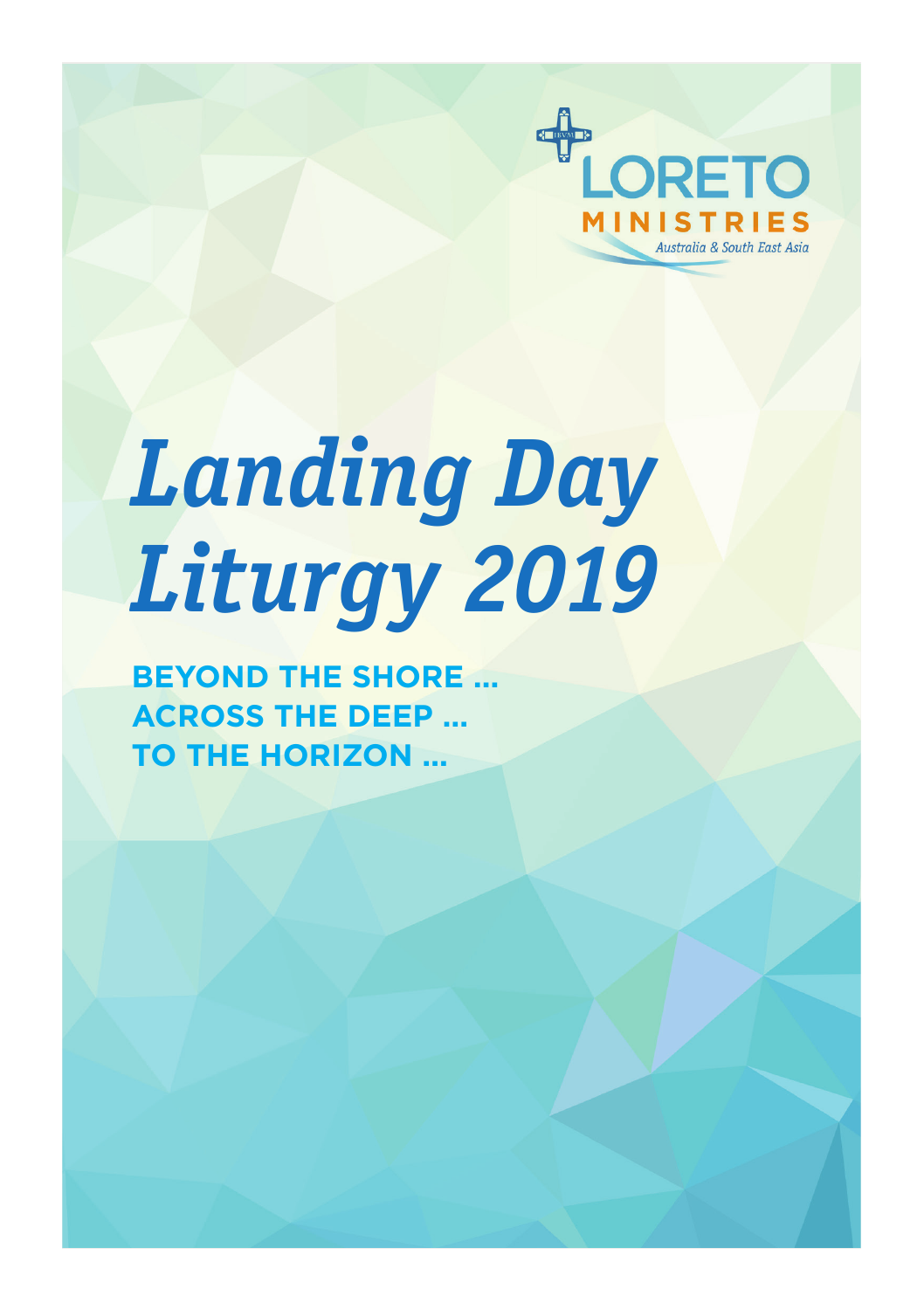It's always challenging to mark Mary Ward Week at the start of Term 1 and then Landing Day as Term 3 commences, and, yet, here we are! This year's liturgical material focusses on the title and refrain of a new piece of music commissioned by Loreto College Coorparoo for their Evening of Excellence later in the year.

The title and refrain of the song is very simple:

BEYOND THE SHORE … ACROSS THE DEEP … TO THE HORIZON.

The song's verses overlay the experiences of the early disciples, Mary Ward, Gonzaga Barry and so many others in their quest to follow Jesus, literally and metaphorically. The words refer to the physical journey undertaken by our ancestors in faith and the forebears of every Australian. The refrain's multivalent nature can also prompt us toward reflection on the plight of refugees and asylum seekers, our spiritual quest for God, goal setting for Term 3/Semester 2 and even the educational enterprise in general. Isn't our learning journey so often marked by a movement beyond the familiar 'shoreline', across the deep of mess and mystery to a new horizon of thoughts, insights, discoveries, theories and dreams.

On this Landing Day, let us pray for the Loreto network across Australia, The Philippines, Timor L'Este and Vietnam: Sisters, students and staff of the Province, our schools, Loreto Ministries, Loreto Timor L'Este, Loreto Vietnam and Mary Ward International Australia.

May the horizon always hold out hope to all.

#### **Anne Muirhead**

Director of Mission Loreto Ministries July 2019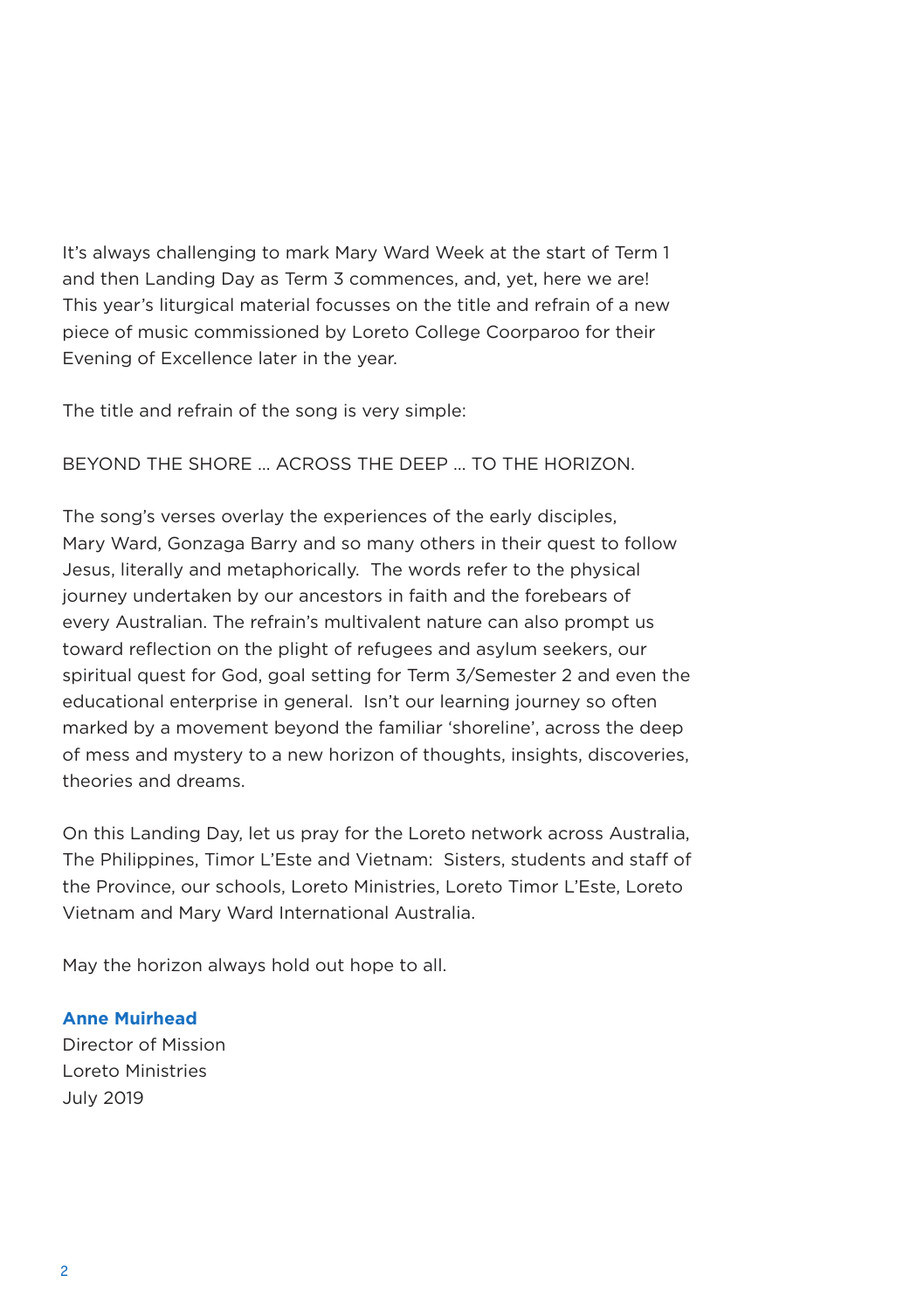## **SETTING OUT …**

*One good thing is we are to steer out into the Ocean tonight, under Mary our Blessed Mother's care. The sailors commenced to weigh anchor, singing some kind of song. After supper we all went on deck to take our last look of land, it was a beautiful May evening. We took our seat looking towards the west and as the sun went down behind the wooded hill with the castle at the base, sky, trees and sea were all tinted with a golden light and made a lovely scene.* 

*I am sure all our sisters thought of Ireland and the loved ones there. We said together the Litany of Loretto, a prayer to St. Joseph and recommending ourselves to the Sacred Heart and the Holy Angels, whom we begged to accompany us on our way, we steered quietly out of Plymouth Harbour.* 

*The light house with its red light looked so pretty rising straight out of the water. We lost sight of it with the last points of land and were indeed alone upon the sea, yet not lonely, thank God. Our hearts were full of confidence in our Heavenly Father, whose work we were going to do and in our Blessed Mother's sweet protection.* 

**Mother Gonzaga Barry**, Monday 24 May 1875

### **LANDING...**

*Last night, we were awakened by the ship stopping, and great cheering of the crew, for the pilot came on board. The night was so bright with moonlight. When we woke in the morning we were safe at Sandridge Pier and crowds of beautiful ships round us. Said grateful prayers and hurried up on deck; a pretty sight was to be seen from it. A large man-of-war just beside us, all the guns mounted and pointed. We were told it was the Melbourne training ship. Small boats and skiffs were coming over the Bay to the Somersetshire.*

**Mother Gonzaga Barry**, Monday, 19 July 1875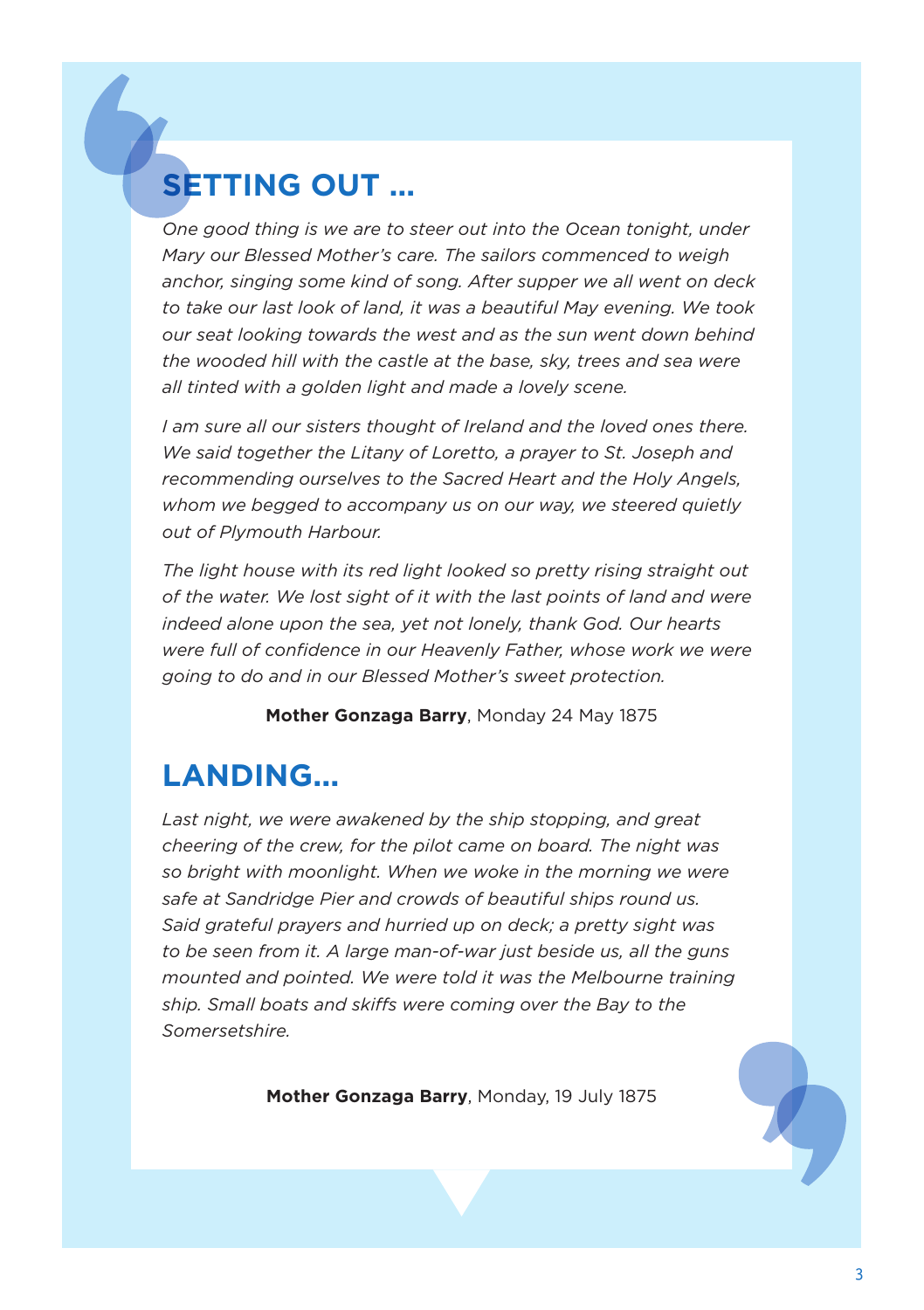# **WELCOME**

#### **ACKNOWLEDGEMENT OF LAND**

The land on which we gather is acknowledged and reverenced according to the custom of each school or community.

#### **GATHERING ACCLAMATIONS**

We gather on this land, ever ancient, ever new – the land of the (Wurundjeri) people. Land crying out for rain and right relationships, reconciliation, recognition and reparation.

All: We gather on holy ground.

We gather as friends of Jesus and Mary Ward, Teresa Ball and Gonzaga Barry. Risk-takers and rebels, dreamers and doers, leaders and learners. Pilgrim people of God, baptised and blessed, holy and whole.

**All:** We gather as a holy people.

We gather across these wintry days, seeking warmth and wonder. Ordinary days of bare branches, soups and puddles. Time for reflection, mulling and quiet pondering.

**All:** We gather across these holy days.

#### **WORD**

#### **Call of the apostles**

Jesus never envisioned his mission and ministry to be a solo operation. Early in his public ministry he called women and men from safe shorelines into storm-tossed boats, across lakes to solitary prayer and out into the deep for plentiful catches.

**All:** God of trust, you invite us beyond the shore … across the deep … to the horizon.

**Symbolic action:** *Suggestions – Silk waves … candle or lantern lit … streamers unfurled from a central point as passengers did in days of old …* 

#### **St Paul**

St Paul landed on the ground with a thump when he was called by God. He, too, ventured out in boats – symbols of the early church - beyond the shores of a well-tested faith into a new understanding of love, ministry and community.

**All:** God of all people, you invite us beyond the shore … across the deep … to the horizon.

#### **Symbolic action**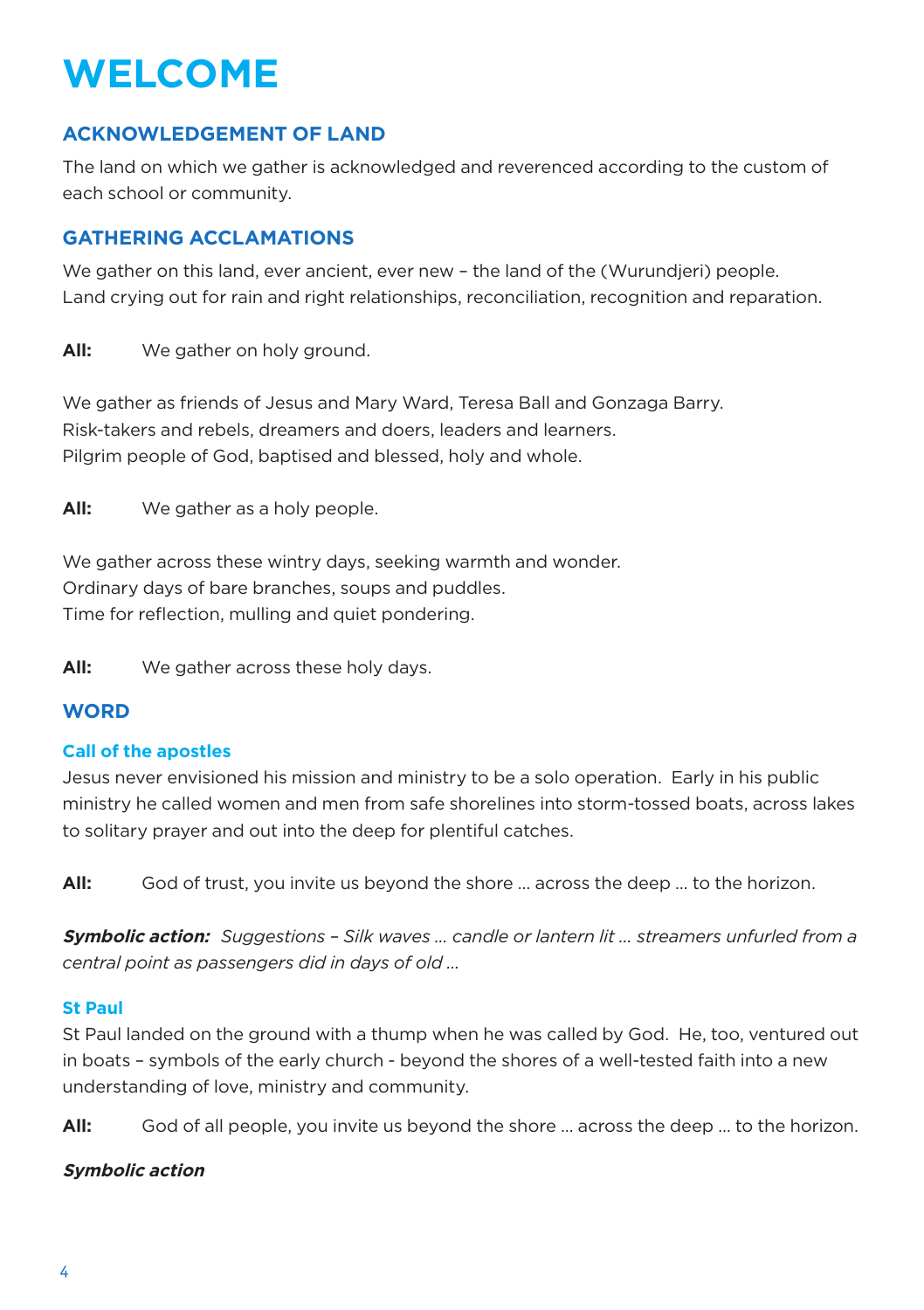#### **Mary Ward**

From her early days, Mary Ward often landed in hot water! Open to God's mystery she undertook many journeys – buffeted by winds, threatened by mutineers, gripped by illness and pain … suffering imprisonment, betrayal, financial ruin and suppression along the way.

Whilst venturing toward new horizons, she never lost sight of her 'poor Christ' on the shore.

**All:** God of freedom, you invite us beyond the shore … across the deep … to the horizon.

#### **Symbolic action**

#### **Teresa Ball**

We recall the 'landings' of Frances Ball … sent to school in York aged nine … returning to Dublin on the death of her father to support her family …

We honour her ability to see beyond the shore and the courage of her companions who set sail to establish communities and schools India (1842), Mauritius (1844), Gibraltar (1845), Canada (1847) and England (1851).

**All:** God of courage, you invite us beyond the shore … across the deep … to the horizon.

#### **Symbolic action**

#### **Gonzaga Barry**

We honour today/tomorrow the landing at Sandridge Pier of Mary Gonzaga Barry and her intrepid companions: Aloysius Macken, Gertrude Quinn, Xavier Yourelle, Boniface Volcher, Berchamns Stafford, Dorothea Frizelle, Bruno McCabe, Margaret Mary Hughes and Joseph O'Brien.

**All:** God of grief and grace, you invite us beyond the shore … across the deep … to the horizon.

#### **Symbolic action**

#### **REFUGEES**

On this special day we affirm our commitment to our sisters and brothers who have been refused landing on our shores. With Catholics across our land we call on Prime Minister Scott Morrison to adopt a more humane welcome to those seeking refuge for their families.

**All:** God of hope, you invite us beyond the shore … across the deep … to the horizon.

#### **Symbolic action**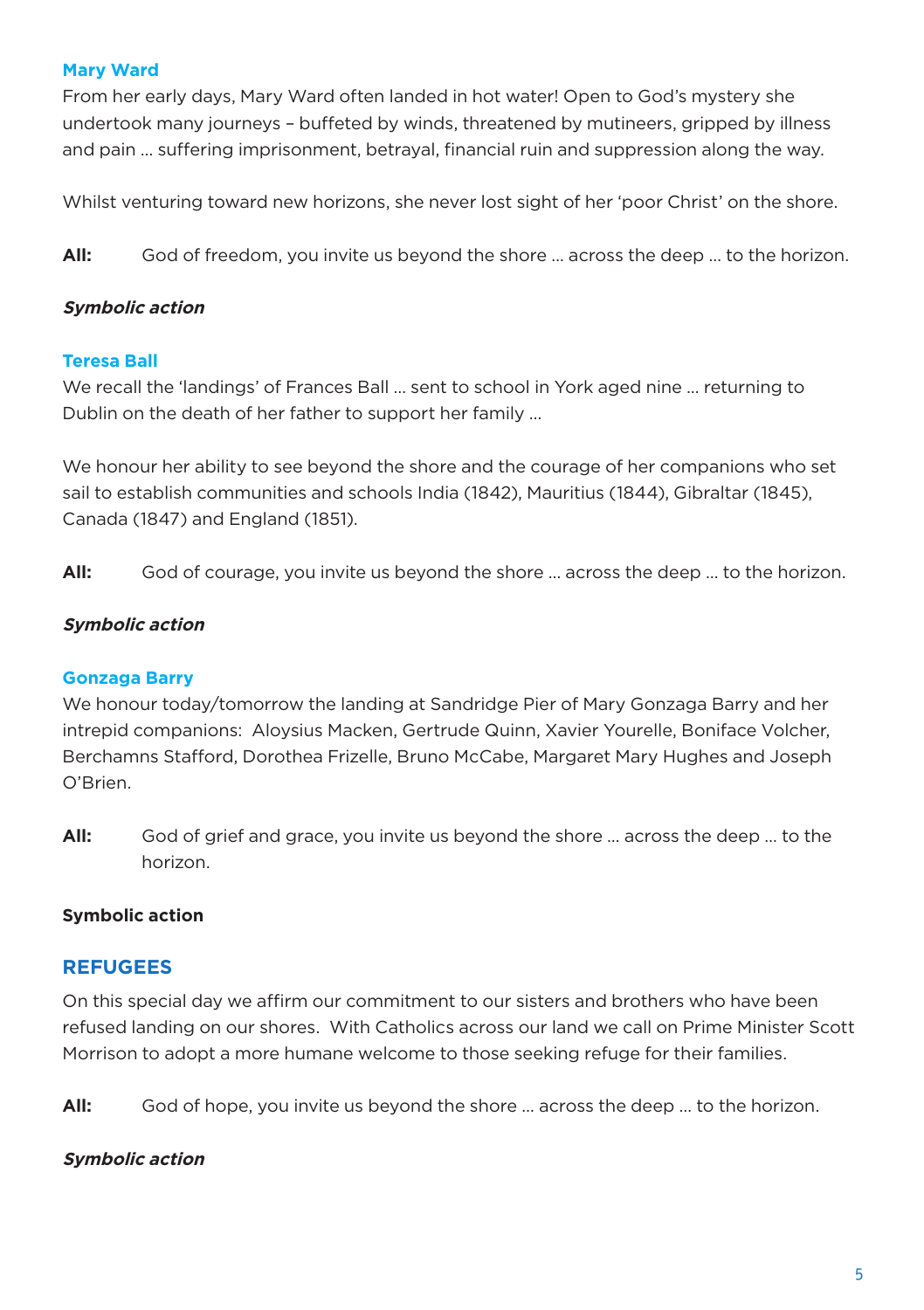#### **Today**

*In the context of our Loreto ministry, we pause to reflect on the theme: Beyond the shore … across the deep … to the horizon …* 

*Letting go of the familiarity of the shore … smooth sailing … storm-tossed … risking the deep and its unknowns … approaching the horizon … an elusive horizon … hopes upon 'landing' … trusting in God …* 

*Pause …* 

**All:** God of joy, you invite us beyond the shore … across the deep … to the horizon.

#### **PRAYERS OF THE PEOPLE**

**Leader:** On this day of unity with friends across our land and region, we offer the prayers of our hearts and homes, neighbourhoods and nations, country and cosmos …

> In praise and thanksgiving for Gonzaga Barry and her friends, for their courage and conviction, camaraderie and creativity; Let us pray to the Lord

- **All:** Loving God, hear our prayer
- **Leader:** For members of the Mary Ward family world-wide, that we might live the freshness and 'sting' of the Gospel in a spirit of freedom, justice and integrity; Let us pray to the Lord –
- **All:** Loving God, hear our prayer
- **Leader:** For all travellers by boat seeking peace and prosperity, hope and new horizons, that they will find welcome and opportunity, their gifts relished and celebrated in every land; Let us pray to the Lord
- **All:** Loving God, hear our prayer
- **Leader:** For all Loreto schools commencing Term 3, that the second half of our Year of Sincerity will be marked by faith, hope and love. May we continue to open our hearts and hands to new members of our communities, schools and workplaces; Let us pray to the Lord
- **All:** Loving God, hear our prayer
- Leader: For all members of our circle of friends who have died since our last Landing Day, that they may be remembered with affection, rest in the bliss of heaven and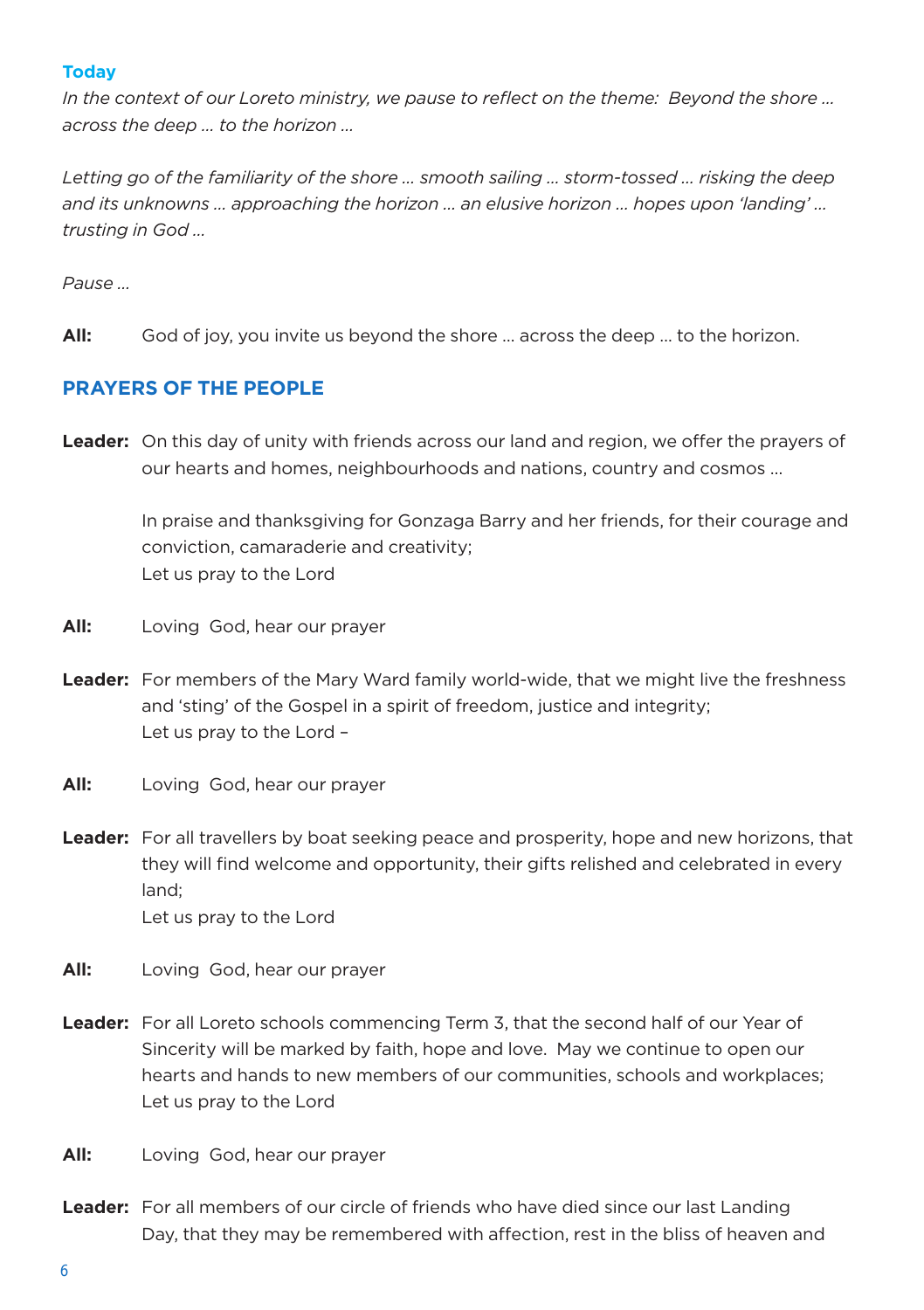continue to pray for us in our need; Let us pray to the Lord

- **All:** Loving God, hear our prayer
- **Leader:** For all manifestations of Loreto in Australia, Timor L'Este, the Philippines and Vietnam, that God's greater glory might be sought and savoured in our prayer and action for justice; Let us pray to the Lord
- **All:** Loving God, hear our prayer

#### **THE LORD'S PRAYER**

#### **SIGN OF PEACE**

#### **BLESSING**

*2019 Loreto Student Prayer crafted by current Student Leaders based on the Mary Ward quality of sincerity.*

| Leader 1: | All loving God, giver of life,<br>you create us in your own image and likeness,<br>you accept our strengths and struggles,<br>you delight in our diversity and uniqueness.                                                                                                                                                                                               |
|-----------|--------------------------------------------------------------------------------------------------------------------------------------------------------------------------------------------------------------------------------------------------------------------------------------------------------------------------------------------------------------------------|
| Leader 2: | We give thanks for the ability to discern your presence<br>in all aspects of our lives:<br>celebrating our authenticity,<br>displaying curiosity about our personalities and place in our world,<br>striving to be truer versions of ourselves each day.                                                                                                                 |
| Leader 3: | Free us from fear of judgement<br>and empower us to live as our most sincere selves.<br>Instil in us the courage to align our actions with our thoughts, words and<br>values, individually and as a school community.<br>Guide us to form relationships that are marked by trust, honesty and<br>openness,<br>and encourage us to respect the integrity of all creation. |
| All:      | Called by Mary Ward,<br>we aim to be such as we appear and appear such as we are,<br>accepting her challenge to act with sincere hearts in the face of hardship,<br>acting out of love, not fear.                                                                                                                                                                        |
| Leader 1: | In Jesus' name and with the help of the Holy Spirit,<br>Amen                                                                                                                                                                                                                                                                                                             |